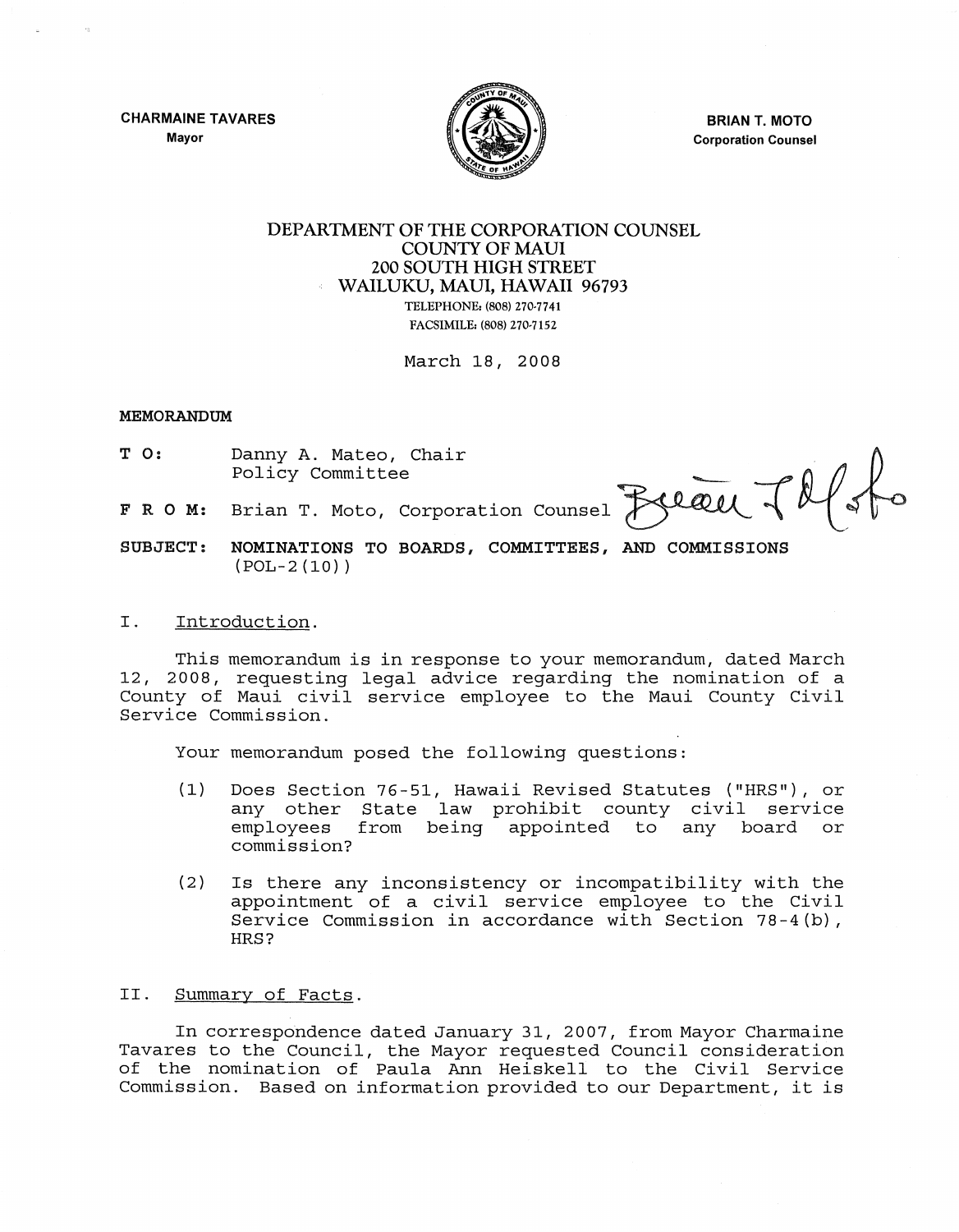our understanding that Ms. Heiskell is employed by the County of Maui, Department of the Prosecuting Attorney, as a victim/witness counselor II, SR-22. Ms. Heiskell's position is <sup>a</sup> civil service position.

- III. Analysis and Discussion.
- A. The Civil Service Law (HRS Chapter 76) does not prohibit civil servants from serving on the Civil Service Commission, but allows each county to determine matters relating to board composition, manner of appointment of members, and qualifications of members.

HRS Section 76-51, as amended, states, in part:

Prohibited activities by members of <sup>a</sup> merit appeals board. No person who occupies <u>any</u> elective or appointive office under the state or county government shall be eligible for membership on or continue to be a member of<br>the merit appeals board. (Emphasis added). the merit appeals board.

A plain reading of HRS Section 76-51 indicates that only persons occupying an elective or appointive office under the State of Hawaii or a county is prohibited from serving on a county merit<br>appeals board. In the County of Maui, the merit appeals board is In the County of Maui, the merit appeals board is the Civil Service Commission.<sup>1</sup> HRS Section 76-51 does not prohibit State or county civil servants (and other persons holding nonelective and non-appointive positions in government) from serving on the Civil Service Commission.

A prior version of HRS Section 76-51 did disqualify persons occupying "any position under the state of county government" from serving on the Civil Service Commission. However, Act 253 (2000) amended HRS Section 76-51 by repealing the reference to "any position", thus limiting the scope of the prohibition to persons occupying an elective or appointive office. <sup>2</sup>

 $2$  §31, Act 253 (2000). §31, Act 253 (2000) took effect on July 1, 2002.

 $1$  HRS §76-11 defines "merit appeals board" as "a jurisdiction's appellate body for purposes of section 76-14 regardless of whether it is named merit appeals board, civil service commission, or appeals board." HRS §76-14 pertains to the duties and jurisdiction of the merit appeals board. *See also,* HRS §76-71 ("There shall be <sup>a</sup> department of civil service for each of the counties of Hawaii, Maui, and Kauai, which shall include a personnel director and a merit appeals board established under 76-47.") .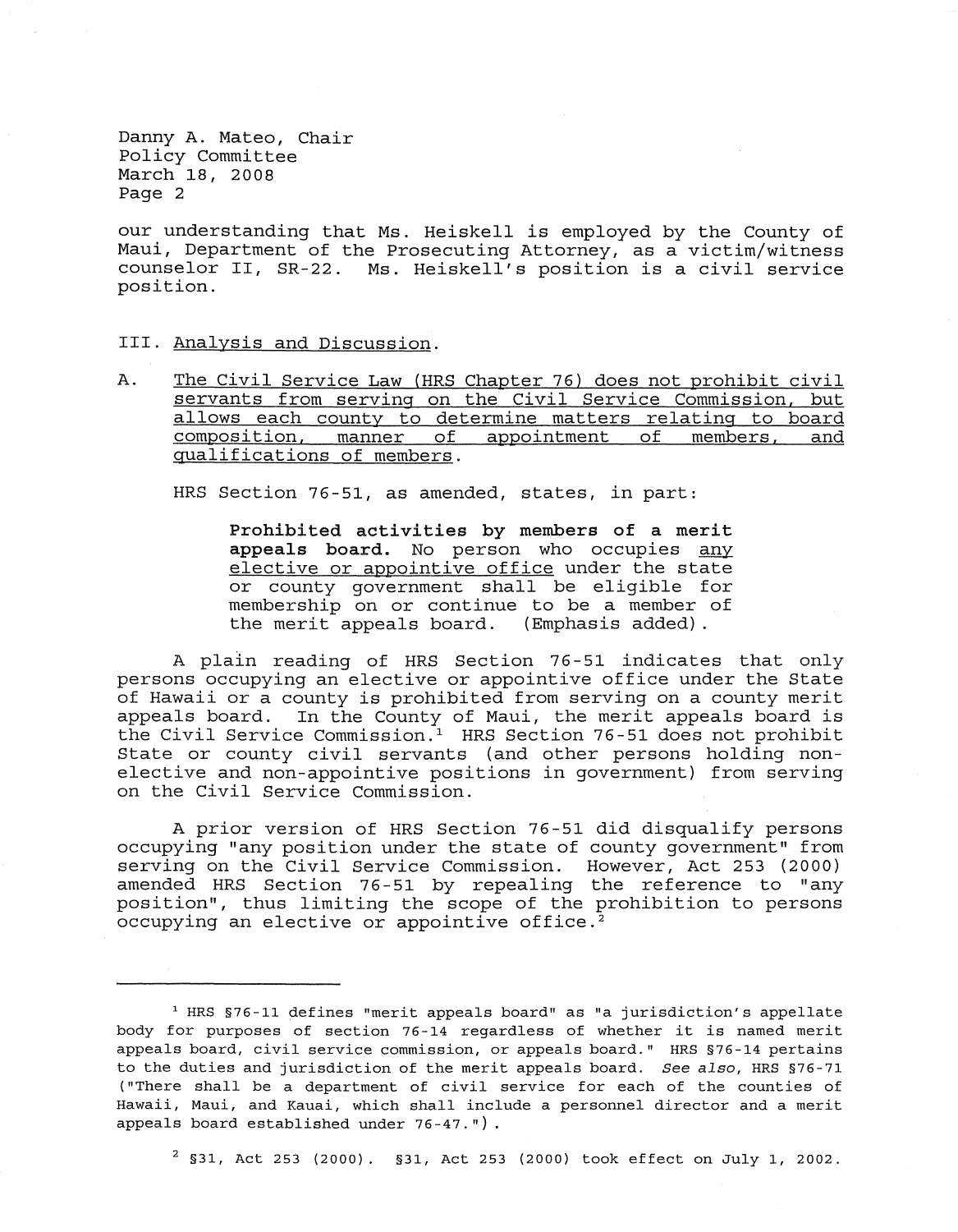HRS Section 76-47 (b), pertaining to merit appeals boards, provides that matters relating to board composition, manner of appointment of members, and qualifications of members are to be determined by each jurisdiction. HRS Section 76-47(b) states, in part:

Members of the merit appeals board shall be persons that can objectively apply the merit principle to public employment. Other qualifications of board members and other matters pertaining to the establishment of the merit appeals board, whether composition of the board, manner of appointment, term of office, limitation on terms, chairperson, removal of members, and name for its merit appeals board, shall be left to the determination of each jurisdiction based on its own preferences and A jurisdiction may continue to use its civil service commission or appeals board, with or without modification, as its merit appeals board to assume all of the functions and responsibilities under section 76- <sup>14</sup> ....

B. The Revised Charter of the County of Maui (1983), as amended ("Charter"), generally allows employees and officers of the State or County to serve on boards and commissions.

Section 13-2(7) of the Charter states:

Employees and officers of the State or county shall be eligible to serve on boards and commissions, provided that such service does not result in <sup>a</sup> conflict of interest ..

We are not aware of any particular facts, or of law pertaining to Charter Section 13-2(7), that would indicate that Ms. Heiskell would have <sup>a</sup> "conflict of interest" that would render her ineligible to serve on the Civil Service Commission.

c. The Public Service Law (HRS Chapter 78) generally allows government employees to serve on boards and commissions.

HRS Section  $78-4$  (b) states:

Any prohibition in any law against the holding of outside employment or dual public office, employment, or position by an employee shall not bar the appointment of an employee to membership on a board or commission unless service on the board or commission would be inconsistent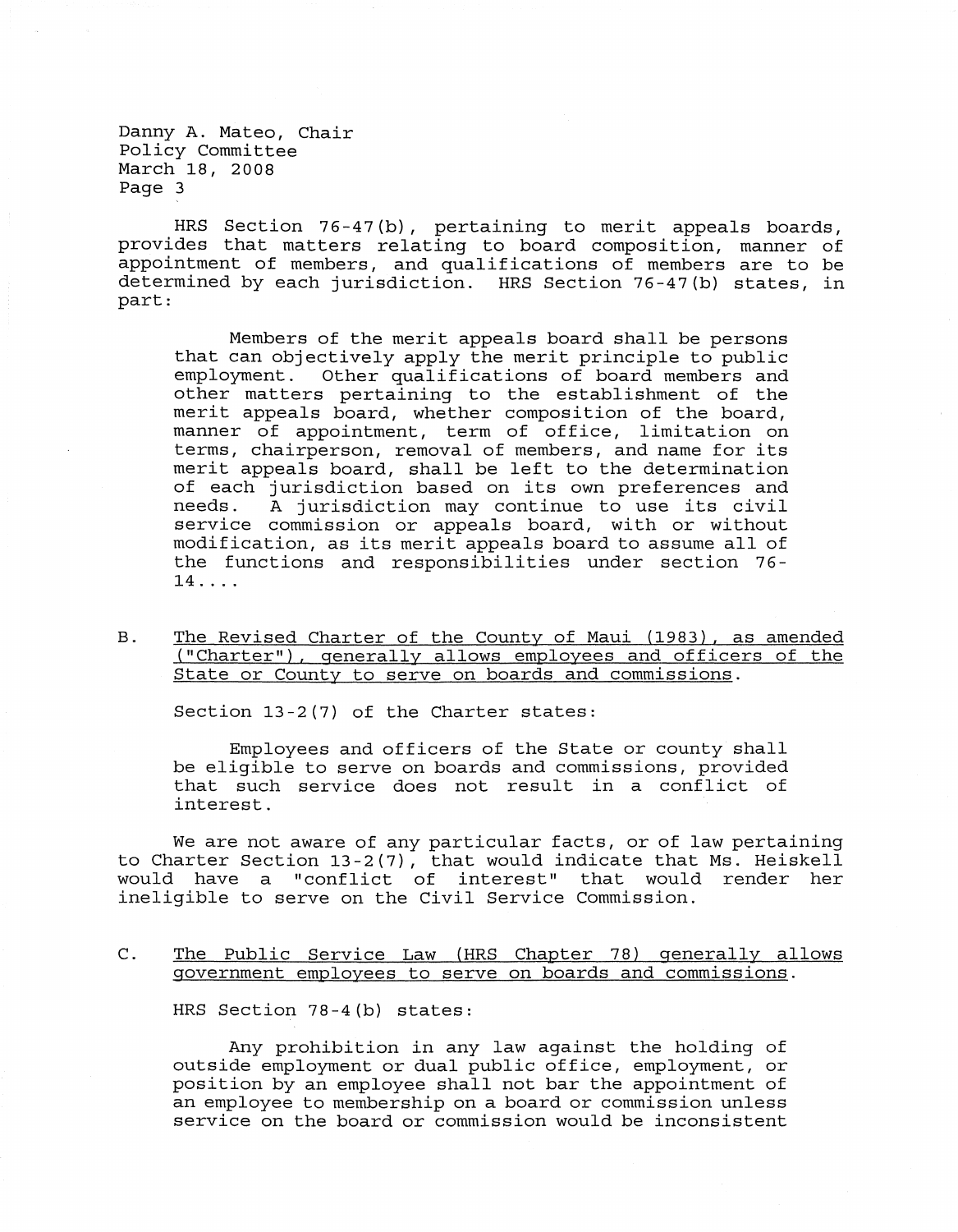> or incompatible with or would tend to interfere with the duties and responsibilities of the other office, employment, or position held by the employee.

For purposes of HRS Section 78-4 (b), the term "employee" means any person employed in a State or county position.<sup>3</sup> The wording of any person emproyed in a state of county position. The wording of<br>HRS Section 78-4 (b) and, in particular, its reference to "the **other** office, employment, or position held by the employee" indicates that this section is concerned with whether service on <sup>a</sup> board will interfere with employment-related duties and responsibilities. The wording of HRS Section 78-4(b) does not appear to indicate that this section is concerned with whether such employment might interfere with board service.

Further, we are not aware of HRS Section 78-4 (b) being interpreted or applied in <sup>a</sup> manner that bars civil servants from serving on a board or commission. inconsistent with Act <sup>253</sup> (2000) and its amendment to HRS Section 76-51 (discussed above), which removed a provision prohibiting government employees from serving on merit appeals boards. <sup>4</sup> Construing HRS Sections 78-4(b) and 76-51 together, we believe that civil servants are not automatically disqualified from serving on the Civil Service Commission, but may be appointed to the Commission unless such service would interfere with the civil servant's employment-related duties and responsibilities.

We are not aware of any facts concerning Ms. Heiskell or her employment by the Department of the Prosecuting Attorney that would indicate that service by her on the Civil Service Commission would interfere with her employment-related duties and responsibilities.

# D. Issues relating to alleged bias or conflict of interests, if any, can be addressed post-appointment on a case-by-case basis under the Rules of the Civil Service Commission and the Code of Ethics.

All persons appointed to the Civil Service Commission are subject to the Commission's own administrative rules relating to personal bias or prejudice and to the provisions of the Code of Ethics relating to conflicts of interest. Therefore, assuming, for

<sup>4</sup> *See* HRS §1-16 ("Laws in pari materia, or upon the same subject matter, shall be construed with reference to each other. What is clear in one statute may be called in aid to explain what is doubtful in another.")

<sup>3</sup> HRS §§78-1.5, 76-11.